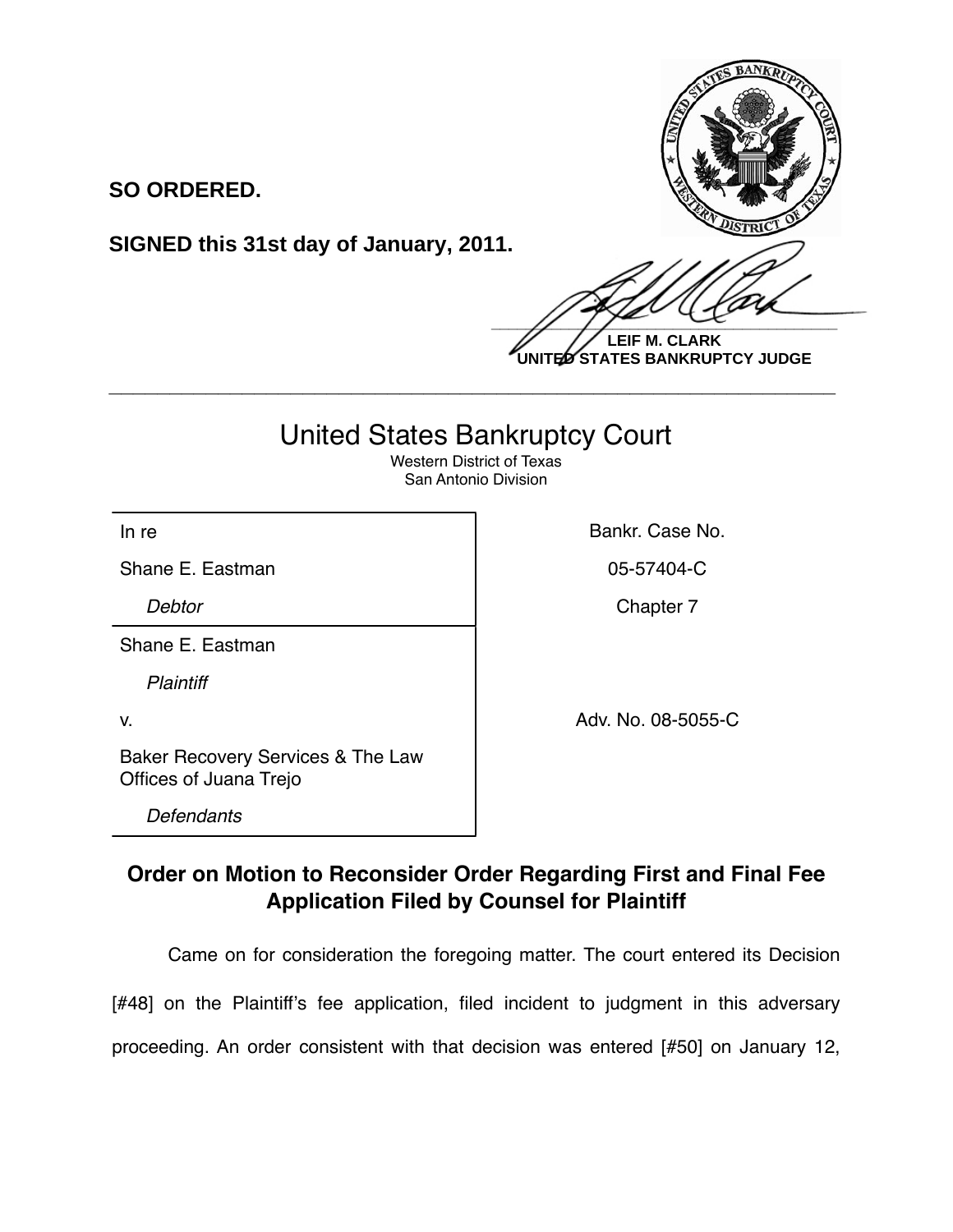2011. Defendants have filed a timely motion to reconsider that order, contending that the ruling is based on an erroneous reading of the facts in the record in this case.

The court's ruling dealt in part with the defendants' contention that they had made an offer in compromise pursuant to Rule 68. The defendants argued that, if the damages awarded by the court failed to exceed the offer in compromise, then no fees at all could be awarded to the plaintiff, and that the defendants would be entitled to recover their fees in the defense of the litigation from and after the unaccepted offer was made. *See* FED.R.CIV.P. 68(d). The court found that the fees incurred constituted damages in their own right, given the nature of the action as one seeking to enforce a statutory injunction and to recover for the costs incurred by virtue of the violation of that injunction. It then found that the fees incurred even as of the date of the offer in compromise filed of record in this case exceeded the amount that offer. *See* Decision [#48], at 9-10.

The defendants seek reconsideration of that ruling, contending that the record in this case demonstrates that two offers were made in March 2008. The motion is not well taken. "An offer of judgment may be made only by a party defending against a claim. Therefore an offer of compromise made by defendant before the commencement of the action is not an offer of judgment under Rule 68 and does not relieve defendant from the payment of the costs of the action even though plaintiff's recovery is the same as or less than the amount of the offer of compromise." CHARLES A. WRIGHT & ARTHUR R. MILLER, 12 FED. PRACT. & PROC. § 3003 (West 1973); *see also NAACP v. Town of East Haven*, 259 F.3d 113, 121 (2nd Cir. 2001); *Clark v. Sims,* 29 F.3d 420, 424 (4th Cir. 1994); *Cox v. Brookshire Grocery Co.,* 919 F.2d 354, 358 (5th Cir. 1990) ("a defendant's

2